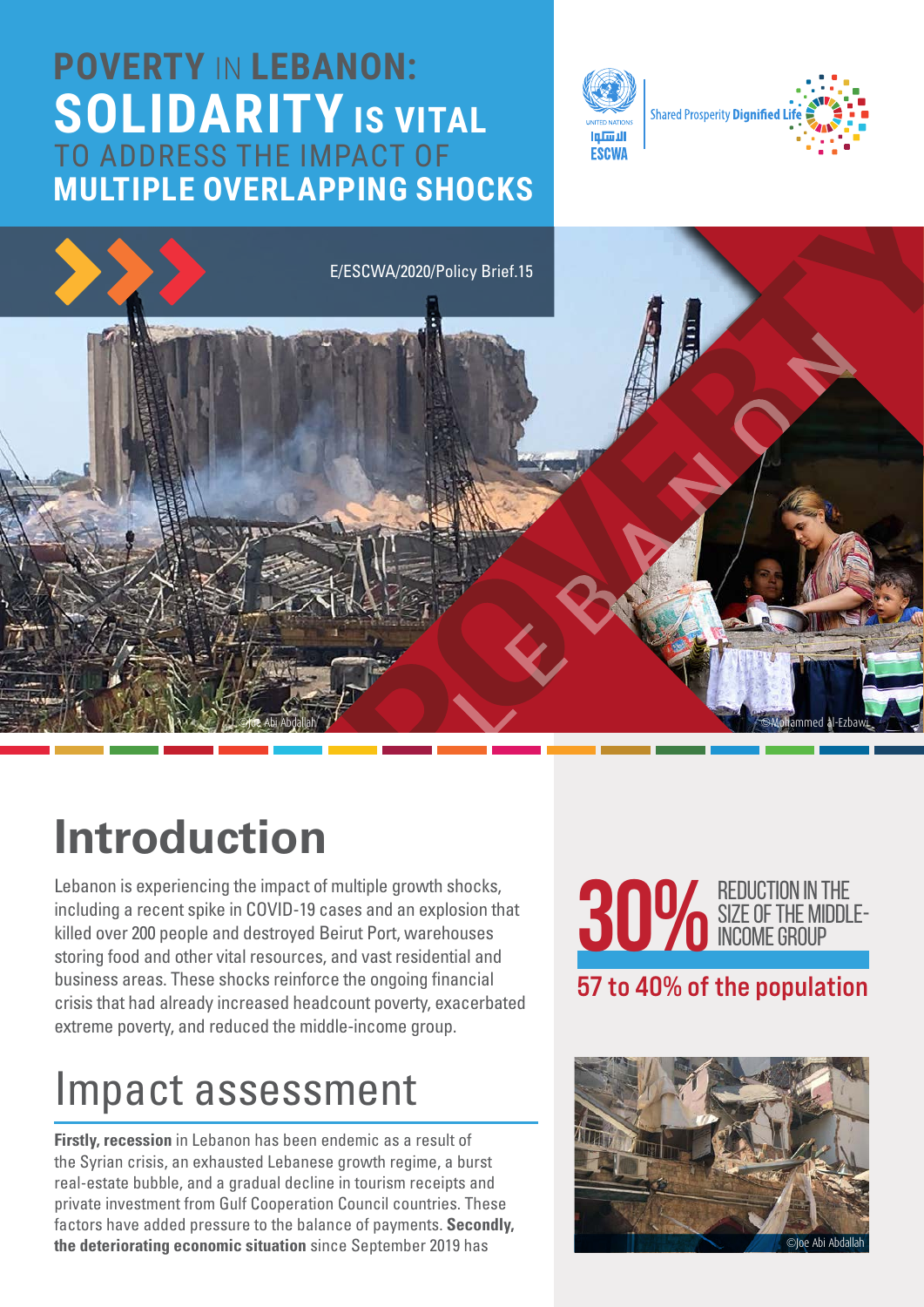brought domestic political instability to a head, putting further pressure on the fixed peg exchange-rate mechanism and, in turn, on bank dollar reserves. **Thirdly, COVID-19** induced a GDP shock as a result of lockdown measures and the consequent drop in aggregate demand. Households are facing a price shock of around 50 per cent because of currency devaluation and COVID-19-induced reductions in the economic activity. **Fourthly, the port explosion** has left Beirut's key trade and shipping hub and neighbouring residential, industrial and business areas in ruins. The resulting damage requires substantial resources for reconstruction and humanitarian assistance, and will dampen Lebanese imports, exports and other economic activity.

**The headcount poverty rate is expected to jump from 28 per cent in 2019 to 55 per cent in May 2020.** The corresponding increase in extreme poverty is from 8 to 23 per cent. This brings the total number of poor among the Lebanese population to 1.1 million and 2.7 million for the lower and the upper poverty lines, respectively. The latter is an increase of 1.3 million poor from the reference (pre-COVID-19 and pre-explosion) growth scenario for 2020. The equivalent rise in the number of extreme poor is 750,000.

**These estimates spell havoc for the ability of Lebanon to retain its predominantly middle-income population status.** The middle-income group has contracted from over 57 per cent of the population in 2019 to less than 40 per cent in 2020. The real challenge facing Lebanon is that this group, which represents the bulk of the country's human capital, may shun the uncertain economic opportunities in Lebanon and seek to emigrate. The affluent group has also shrunk significantly from 15 to 5 per cent of the population.

As of May 2020, headcount poverty and vulnerability rates are expected to increase further as a result of rising inflation and the impact of the Beirut Port explosion, particularly affecting incomes and food availability and prices. Few in Lebanon will be spared the negative consequences of these multiple overlapping shocks.

**Lebanon has one of the most unequal wealth distributions in the region and the world, ranking twentieth globally with a wealth Gini coefficient of 81.9 per cent, and one of the highest concentrations of billionaires per capita.** The top 10 per cent of adults owned 70.6 per cent, or \$151.4 billion, of all estimated personal wealth (\$232.2 billion) in the country in 2019, but these monetary figures are expected to shrink significantly in 2020.

**In 2020, the top decile in Lebanon is projected to hold \$90.8 billion of wealth, a 40 per cent drop year-on-year as a result of the banking crisis, the associated restrictions on access to financial wealth, and the expected reduction in the value of high-end land, real-estate property and natural resources, which are represented heavily in the portfolios of the wealthiest nationals.** The Beirut Port explosion further diminishes business and individual holdings of real estate and other capital, and their capacity for trading and economic activity. Despite the enormity of these shocks and their ripple effects, Lebanon could rebound quickly if the economy kickstarts, macroeconomic stability is restored, and necessary economic governance reforms are enacted by the incoming Government. For example, given the estimated distribution of wealth and

**Headcount ratio for poor, middle, and affluent income groups,** 2019 and 2020

![](_page_1_Figure_7.jpeg)

# Lebanon, May 2020 55% ESTIMATED HEADCOUNT POVERTY RATE extreme poverty increase in 2020 **823%**

is owned by 10% of the adults **70.6%** OF THE

![](_page_1_Picture_10.jpeg)